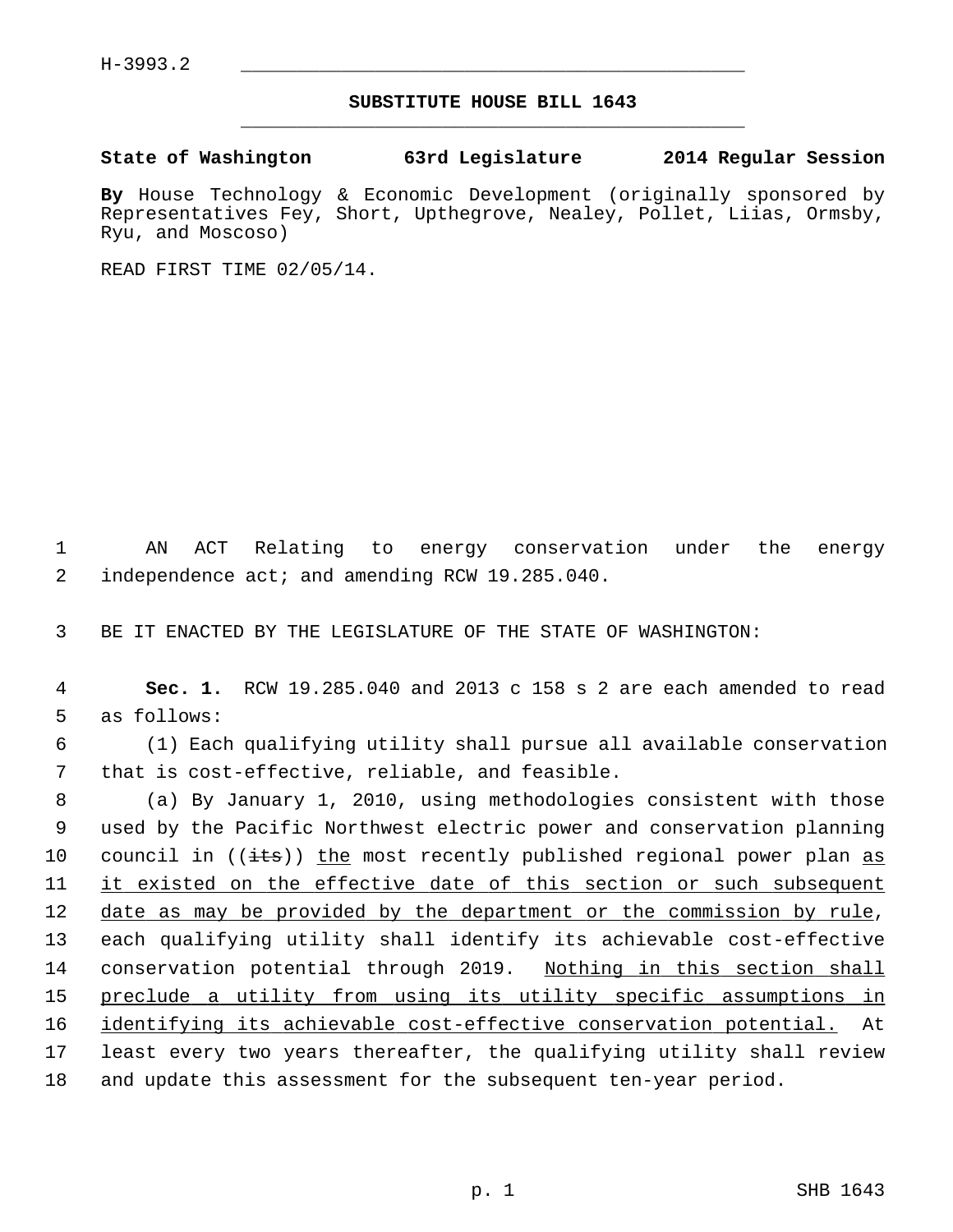1 (b) Beginning January 2010, each qualifying utility shall establish 2 and make publicly available a biennial acquisition target for cost- 3 effective conservation consistent with its identification of achievable 4 opportunities in (a) of this subsection, and meet that target during 5 the subsequent two-year period. At a minimum, each biennial target 6 must be no lower than the qualifying utility's pro rata share for that 7 two-year period of its cost-effective conservation potential for the 8 subsequent ten-year period.

 9 (c)(i) Except as provided in (c)(ii) of this subsection, beginning on January 1, 2014, cost-effective conservation achieved by a qualifying utility in excess of its biennial acquisition target may be used to help meet the immediately subsequent two biennial acquisition targets, such that no more than twenty percent of any biennial target may be met with excess conservation savings.

 (ii) Beginning on January 1, 2012, a qualifying utility may use single large facility conservation acquisitions to meet up to an additional five percent of the immediately subsequent two biennial acquisition targets. For the purposes of this subsection, "single large facility conservation acquisitions" means cost-effective conservation savings achieved in a single biennial period at the premises of a single utility customer whose annual electricity consumption prior to the conservation acquisition exceeded five percent of the qualifying utility's load.

24 (d) In meeting its conservation targets, a qualifying utility may 25 count high-efficiency cogeneration owned and used by a retail electric 26 customer to meet its own needs. High-efficiency cogeneration is the 27 sequential production of electricity and useful thermal energy from a 28 common fuel source, where, under normal operating conditions, the 29 facility has a useful thermal energy output of no less than thirty-30 three percent of the total energy output. The reduction in load due to 31 high-efficiency cogeneration shall be: (i) Calculated as the ratio of 32 the fuel chargeable to power heat rate of the cogeneration facility 33 compared to the heat rate on a new and clean basis of a 34 best-commercially available technology combined-cycle natural gas-fired 35 combustion turbine; and (ii) counted towards meeting the biennial 36 conservation target in the same manner as other conservation savings. 37 ( $(\overline{\{d\}})$ ) (e) The commission may determine if a conservation program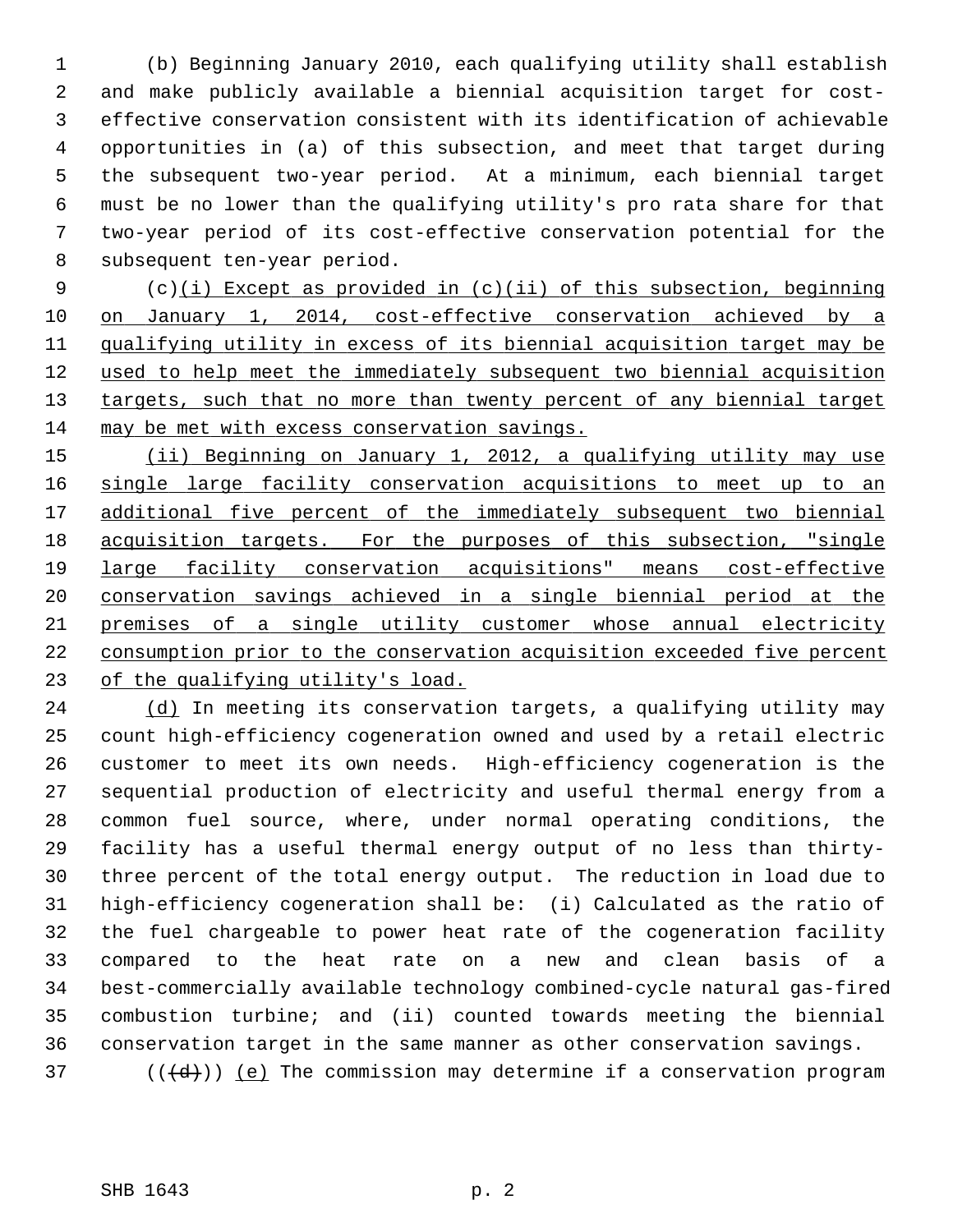1 implemented by an investor-owned utility is cost-effective based on the 2 commission's policies and practice.

 $3$  (( $\left(\frac{1}{e}\right)$ ) (f) The commission may rely on its standard practice for 4 review and approval of investor-owned utility conservation targets.

 5 (2)(a) Except as provided in (j) of this subsection, each 6 qualifying utility shall use eligible renewable resources or acquire 7 equivalent renewable energy credits, or any combination of them, to 8 meet the following annual targets:

 9 (i) At least three percent of its load by January 1, 2012, and each 10 year thereafter through December 31, 2015;

11 (ii) At least nine percent of its load by January 1, 2016, and each 12 year thereafter through December 31, 2019; and

13 (iii) At least fifteen percent of its load by January 1, 2020, and 14 each year thereafter.

15 (b) A qualifying utility may count distributed generation at double 16 the facility's electrical output if the utility: (i) Owns or has 17 contracted for the distributed generation and the associated renewable 18 energy credits; or (ii) has contracted to purchase the associated 19 renewable energy credits.

20 (c) In meeting the annual targets in (a) of this subsection, a 21 qualifying utility shall calculate its annual load based on the average 22 of the utility's load for the previous two years.

23 (d) A qualifying utility shall be considered in compliance with an 24 annual target in (a) of this subsection if: (i) The utility's weather-25 adjusted load for the previous three years on average did not increase 26 over that time period; (ii) after December 7, 2006, the utility did not 27 commence or renew ownership or incremental purchases of electricity 28 from resources other than coal transition power or renewable resources 29 other than on a daily spot price basis and the electricity is not 30 offset by equivalent renewable energy credits; and (iii) the utility 31 invested at least one percent of its total annual retail revenue 32 requirement that year on eligible renewable resources, renewable energy 33 credits, or a combination of both.

34 (e) The requirements of this section may be met for any given year 35 with renewable energy credits produced during that year, the preceding 36 year, or the subsequent year. Each renewable energy credit may be used 37 only once to meet the requirements of this section.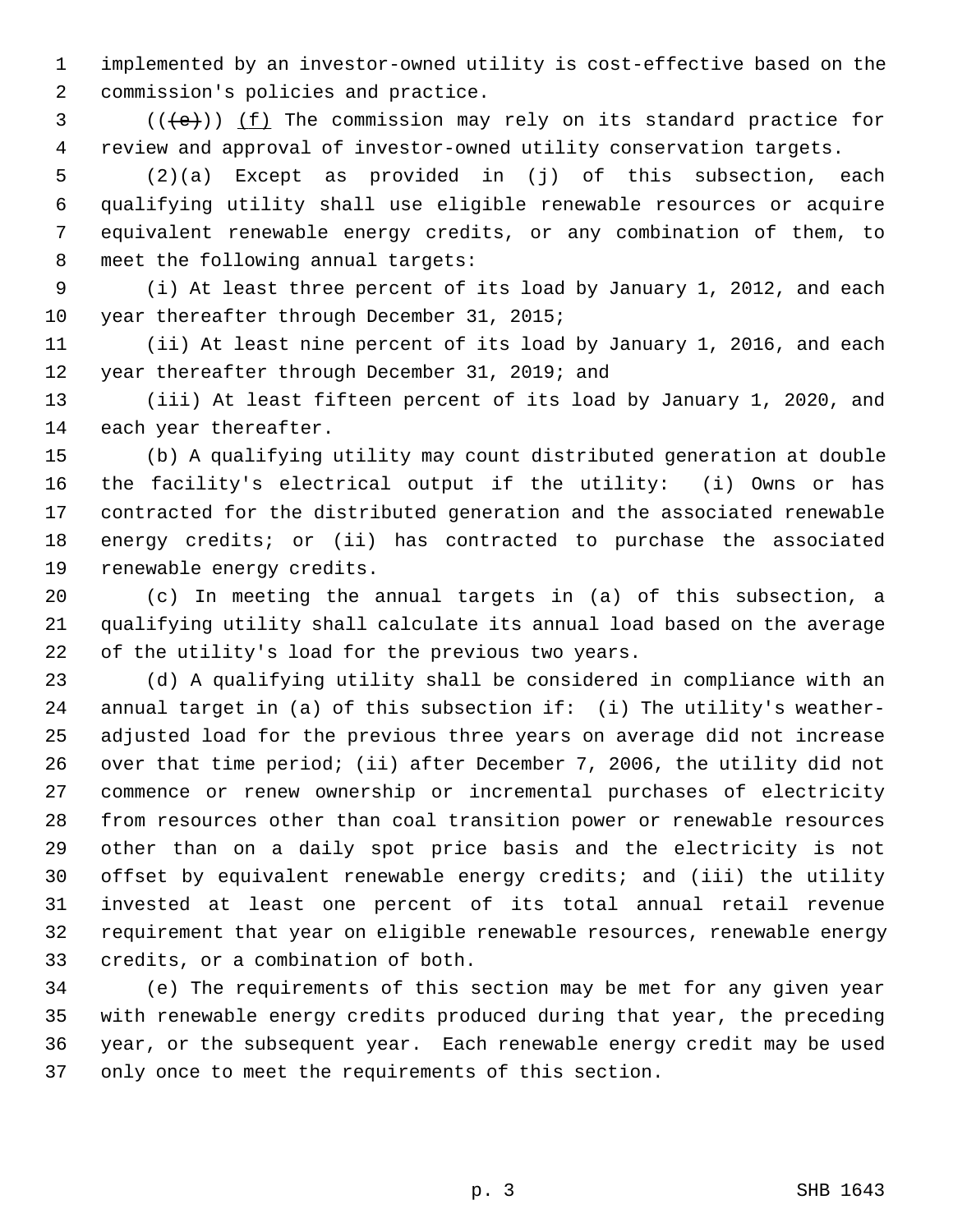1 (f) In complying with the targets established in (a) of this 2 subsection, a qualifying utility may not count:

 3 (i) Eligible renewable resources or distributed generation where 4 the associated renewable energy credits are owned by a separate entity; 5 or

 6 (ii) Eligible renewable resources or renewable energy credits 7 obtained for and used in an optional pricing program such as the 8 program established in RCW 19.29A.090.

 9 (g) Where fossil and combustible renewable resources are cofired in 10 one generating unit located in the Pacific Northwest where the cofiring 11 commenced after March 31, 1999, the unit shall be considered to produce 12 eligible renewable resources in direct proportion to the percentage of 13 the total heat value represented by the heat value of the renewable 14 resources.

15 (h)(i) A qualifying utility that acquires an eligible renewable 16 resource or renewable energy credit may count that acquisition at one 17 and two-tenths times its base value:

18 (A) Where the eligible renewable resource comes from a facility 19 that commenced operation after December 31, 2005; and

20 (B) Where the developer of the facility used apprenticeship 21 programs approved by the council during facility construction.

22 (ii) The council shall establish minimum levels of labor hours to 23 be met through apprenticeship programs to qualify for this extra 24 credit.

25 (i) A qualifying utility shall be considered in compliance with an 26 annual target in (a) of this subsection if events beyond the reasonable 27 control of the utility that could not have been reasonably anticipated 28 or ameliorated prevented it from meeting the renewable energy target. 29 Such events include weather-related damage, mechanical failure, 30 strikes, lockouts, and actions of a governmental authority that 31 adversely affect the generation, transmission, or distribution of an 32 eligible renewable resource under contract to a qualifying utility.

33 (j)(i) Beginning January 1, 2016, only a qualifying utility that 34 owns or is directly interconnected to a qualified biomass energy 35 facility may use qualified biomass energy to meet its compliance 36 obligation under RCW 19.285.040(2).

37 (ii) A qualifying utility may no longer use electricity and 38 associated renewable energy credits from a qualified biomass energy

## SHB 1643 p. 4